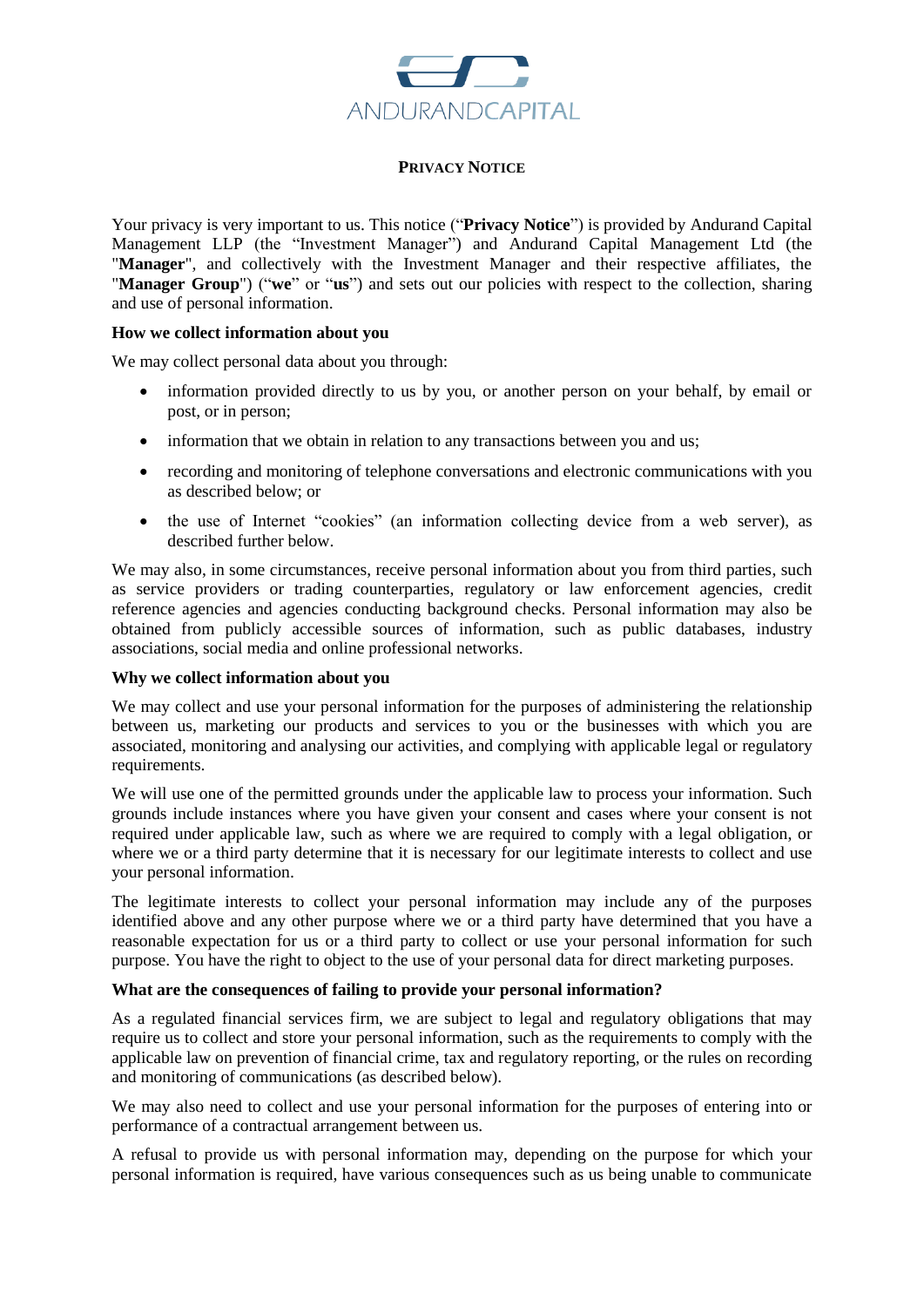with you, the termination of any service or other contractual arrangement between us, or, where we have a reasonable suspicion of illegal activity, we may be required to make a report to regulatory or enforcement agencies.

## **The types of personal data we may collect and use**

The categories of personal data we may collect will depend on the nature of our relationship with you and the purpose of which information is being collected. Such personal data may include names, residential addresses or other contact details, signature, nationality, date and place of birth, national insurance or other tax identification number, copies of identification documents, bank account details, information about assets or net worth, credit history, criminal and administrative offences, source of funds details, as well as special categories of data or other sensitive information.

# **Do we use automated decision-making processes?**

No.

# **Do we share your personal information with third parties?**

We may (to the extent relevant to the purpose for which we collect your information), share your personal data with third parties, such as:

- our affiliates or other entities that are part of our group or with our clients;
- any person to whom we have a right or obligation to disclose personal data, or where we determine that disclosure is necessary to protect or defend our rights or property, including with regulators, courts of law, governmental, regulatory or law enforcement agencies;
- our internet, IT, telecommunications and other service providers, including legal advisers, accountants, payroll administrators, insurance and employee benefits providers and administrators;
- service providers and trading counterparties to our clients, including placement agents or distributors, brokers, banks, trading venues, clearing houses, custodians, corporate services providers, administrators of our funds, and providers of customer relationship management tools;
- credit reference agencies and other third parties conducting background checks in the context of employment or client, counterparty, or investment due diligence;
- any person, as directed by you; or
- any person to whom we transfer any of our rights or obligations under any agreement, or in connection with a sale, merger or consolidation of our business or other transfer of our assets, whether voluntarily or by operation of law, or who is otherwise deemed to be our successor or transferee.

## **Transfers of personal information to countries outside of the European Economic Area (EEA)**

Due to the international nature of our business, your personal data may be transferred to countries outside of the EEA, such as to jurisdictions where we or our clients conduct business or have a service provider, including countries that may not have the same level of data protection as that afforded by the EU General Data Protection Regulation and other data protection rules applicable to us (collectively, "**Data Protection Law**"). In these circumstances, we take steps to ensure that the recipient agrees to keep your information confidential and that it is held securely in accordance with the requirements of Data Protection Law, such as by requesting appropriate contractual undertakings in our legal agreements with service providers.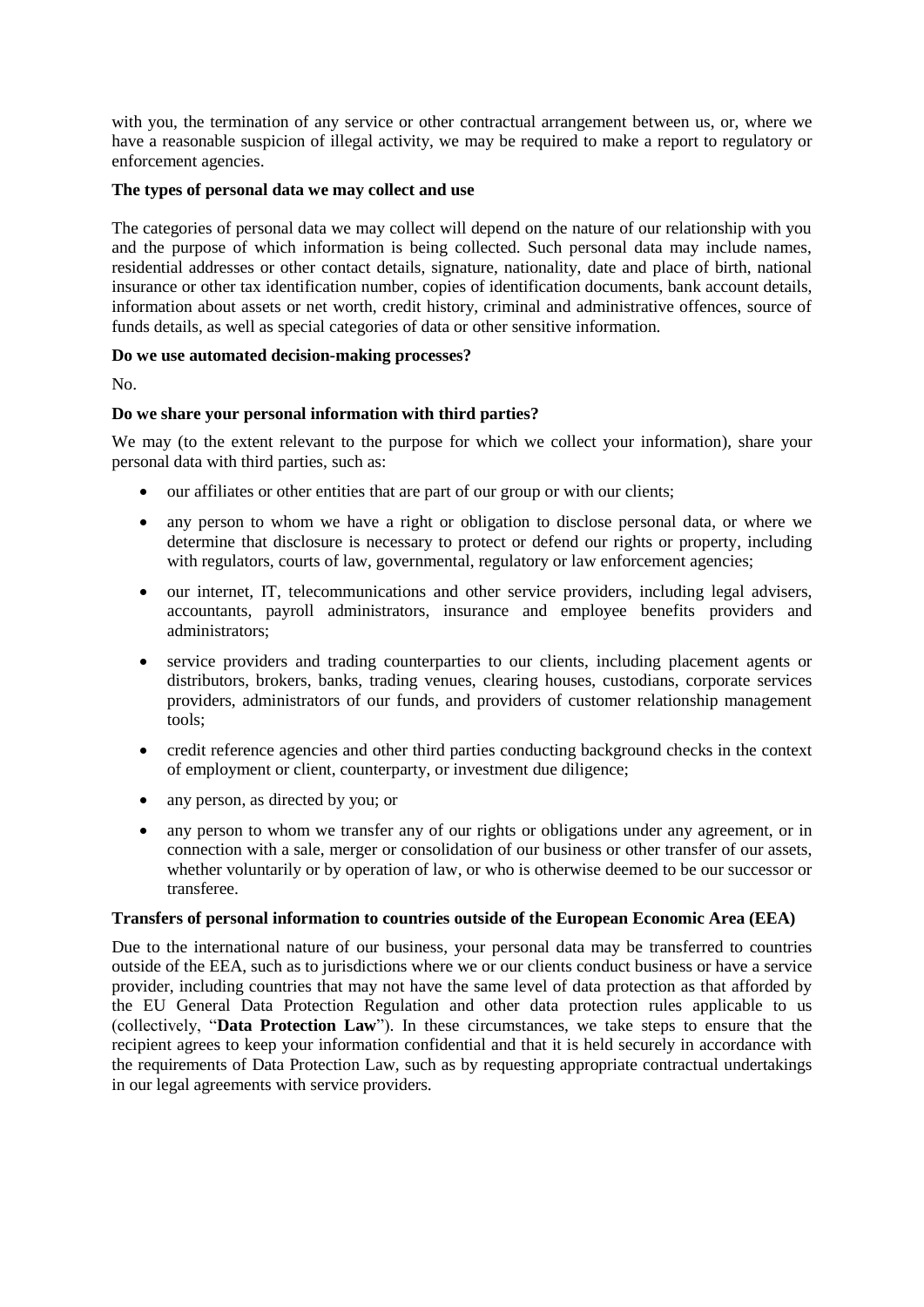#### **For how long do we keep your personal information?**

We will generally keep personal information about you for as long as necessary in relation to the purpose for which it was collected, or for such longer period if required under applicable law or necessary for the purposes of our other legitimate interests.

The applicable retention period will depend on various factors, such as any legal obligation to which we or our service providers are subject as well as on whether you decide to exercise your right to request the deletion of your information from our systems. As a minimum, information about you will be retained for the entire duration of any business relationship we may have with you, and for a minimum period of five to seven years after the termination of any such relationship.

We will, from time to time, review the purpose for which we have collected information about you and decide whether to retain it, update it, or securely delete it, if the information is no longer required.

#### **What are your rights?**

You have certain rights under Data Protection Law in respect of the personal data we hold about you and which you may exercise. These rights are:

- to request access to your information;
- to request rectification of inaccurate or incomplete information;
- to request erasure of your information (a "right to be forgotten");
- to restrict the processing of your information in certain circumstances;
- to object to processing where personal data is being processed for direct marketing purposes and a legitimate interests;
- where relevant, to request the portability of your information;
- where you have given consent to the processing of your data, to withdraw your consent; and
- to lodge a complaint with the competent supervisory authority.

The right to be forgotten that applies in certain circumstances under Data Protection Law is not likely to be available in respect of the personal data we hold, given the purpose for which we collect such data, as described above.

#### **How to contact us**

If you have any questions about this Privacy Notice or requests with regards to the personal data we hold about you, you may contact our Chief Compliance Officer at [contact@andurandcapital.com](mailto:contact@andurandcapital.com) or by writing to the Investment Manager at 100 Brompton Road, London SW3 1ER, United Kingdom.

## **Complaining to the ICO in the UK**

You have the right to complain to the Information Commissioner's Office (ICO). Further information is available from the [ICO's website.](https://ico.org.uk/)

#### **Use of cookies**

We may send text files (e.g. b "cookies" or other cached files) or images to your web browser to store information on your computer. Such text files and images are used for technical convenience to store information on your computer. For instance, we may use a session cookie to store form information that you have entered so that you do not have to enter such information again. We may use information stored in such text files and images to customise your experience on this website and to monitor use of this website. You may set your browser to notify you when you receive a cookie. Many web browsers also allow you to block cookies. If you block cookies you may not be able to access certain parts of this website. You can disable cookies from your computer system by following the instructions on your browser or at [www.allaboutcookies.org.](file:///C:/Users/maua/AppData/Local/Microsoft/Windows/INetCache/Content.Outlook/HWR1Y88Y/www.allaboutcookies.org)